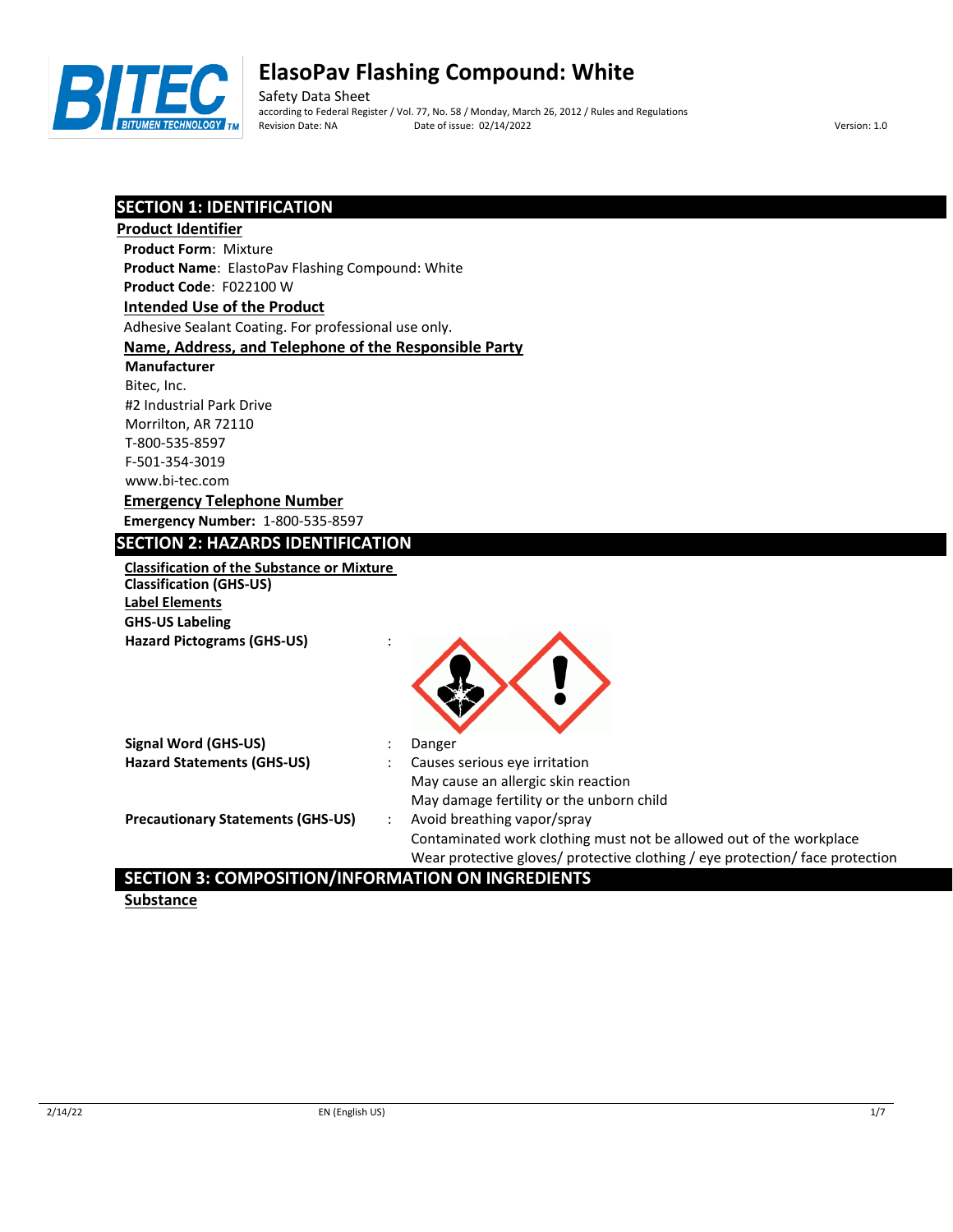

Safety Data Sheet according to Federal Register / Vol. 77, No. 58 / Monday, March 26, 2012 / Rules and Regulations Date of issue: 02/14/2022 Version: 1.0

| <b>Ingredient/Chemical Designations</b> | CAS#          | Weight %  |
|-----------------------------------------|---------------|-----------|
| Proprietary polymer                     | Not Available | 10-30     |
| Limestone                               | 1317-65-3     | $30 - 60$ |
| Proprietary Plasticizer                 | Not Available | 10-30     |
| Titanium Dioxide                        | 13463-67-7    | $1-5$     |
| Proprietary Adhesion Promoter           | Not Available | $<$ 1     |
| <b>Proprietary Catalyst</b>             | Not Available | $<$ 1     |

*Composition comments: Exact concentrations and chemical identities of ingredients not listed above are either classified as non-hazardous or are withheld as a trade secret as covered by OSHA's Hazard Communication Standard, 29 CFR 1910.1200(i).*

| <b>SECTION 4: FIRST AID MEASURES</b> |                                                                                                                                                                                                                                                                                                                            |
|--------------------------------------|----------------------------------------------------------------------------------------------------------------------------------------------------------------------------------------------------------------------------------------------------------------------------------------------------------------------------|
| Description of first aid measures    |                                                                                                                                                                                                                                                                                                                            |
| General information                  | Get medical attention if any discomfort continues. Show this Safety Data Sheet to the medical<br>personnel.                                                                                                                                                                                                                |
| Inhalation                           | Move affected person to fresh air and keep warm and at rest in a position comfortable for<br>breathing. Loosen tight clothing such as collar, tie or belt. Get medical attention if symptoms are<br>severe or persist.                                                                                                     |
| Ingestion                            | Rinse mouth thoroughly with water. Get medical advice/attention if you feel unwell. Do not<br>induce vomiting unless under the direction of medical personnel                                                                                                                                                              |
| <b>Skin Contact</b>                  | It is important to remove the substance from the skin immediately. In the event of any<br>sensitization symptoms developing, ensure further exposure is avoided. Remove<br>contamination with soap and water or recognized skin cleansing agent. Get medical attention<br>if symptoms are severe or persist after washing. |
| Eye contact                          | Rinse immediately with plenty of water. Do not rub eye. Remove any contact lenses and open<br>eyelids wide apart. Continue to rinse for at least 15 minutes and get medical attention.                                                                                                                                     |
| Protection of first aiders           | First aid personnel should wear appropriate protective equipment during any rescue.                                                                                                                                                                                                                                        |
|                                      | Most important symptoms and effects, both acute and delayed                                                                                                                                                                                                                                                                |
| General information                  | The severity of the symptoms described will vary dependent on the concentration and the length<br>of exposure.                                                                                                                                                                                                             |
| Inhalation                           | Prolonged or repeated exposure may cause the following adverse effects: Suspected of causing<br>cancer.                                                                                                                                                                                                                    |
| Ingestion                            | May cause sensitization or allergic reactions in sensitive individuals. Prolonged or repeated                                                                                                                                                                                                                              |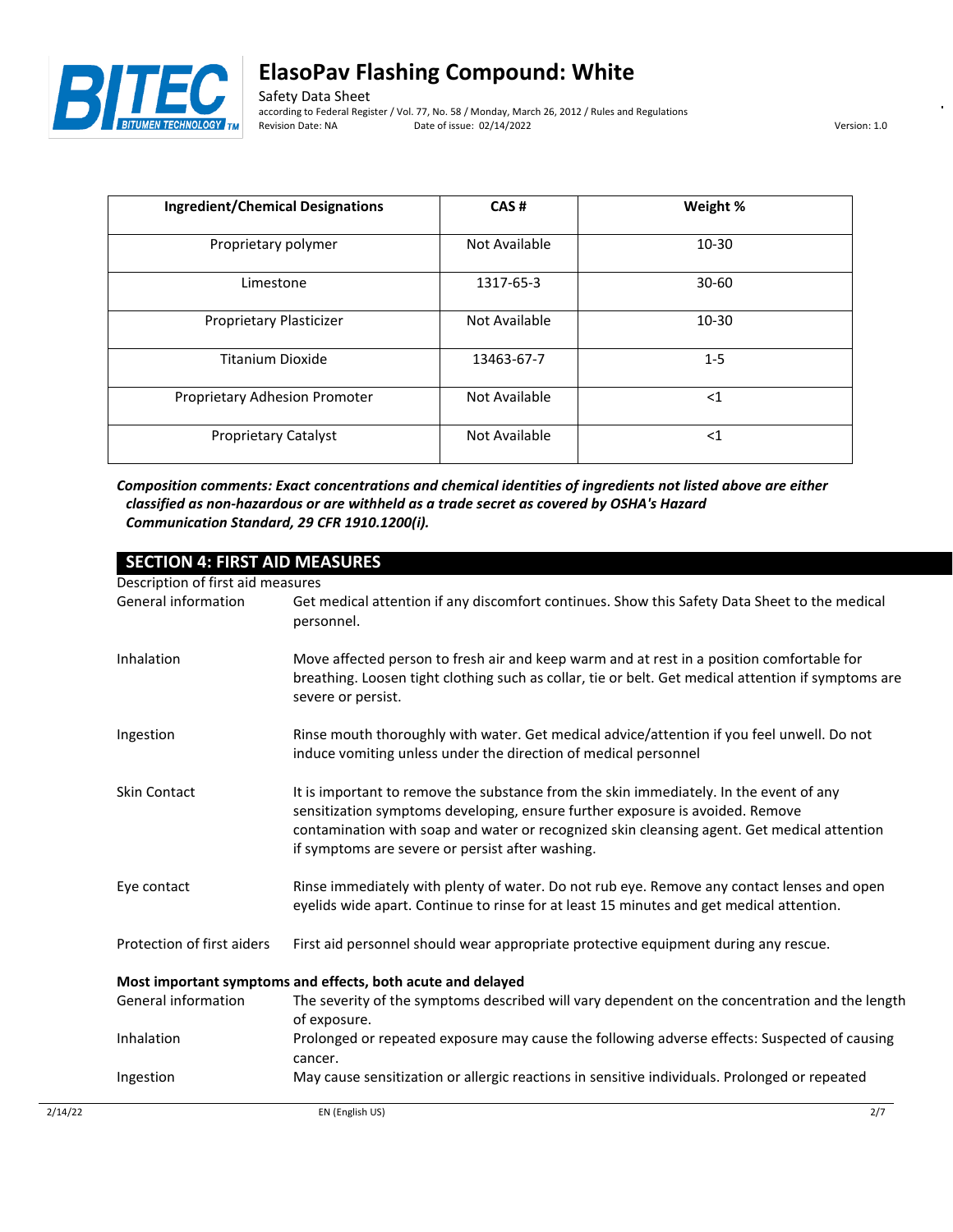

Safety Data Sheet according to Federal Register / Vol. 77, No. 58 / Monday, March 26, 2012 / Rules and Regulations Revision Date: NA Date of issue: 02/14/2022 Version: 1.0

|              | exposure may cause the following auverse effects. Suspected or causing called .                        |
|--------------|--------------------------------------------------------------------------------------------------------|
| Skin contact | May cause skin sensitization or allergic reactions in sensitive individuals. Prolonged or repeated     |
|              | exposure may cause the following adverse effects: Suspected of causing cancer.                         |
| Eye contact  | Causes serious eye damage. Symptoms following overexposure may include the following: Pain.            |
|              | Profuse watering of the eyes. Redness.                                                                 |
|              | the discussions of the consolidates are altered consecutives and accounted measurement of a disclosure |

exposure may cause the following adverse effects: Suspected of causing cancer.

### **Indication of immediate medical attention and special treatment needed**

### Notes for the doctor Treat symptomatically.

## **SECTION 5: FIRE-FIGHTING MEASURES**

### **Extinguishing Media**

**Suitable Extinguishing Media:** The product is not flammable. Extinguish with alcohol-resistant foam, carbon dioxide, dry powder or water fog. Use fire-extinguishing media suitable for the surrounding fire.

**Unsuitable Extinguishing Media:** Do not use water jet as an extinguisher, as this will spread the fire.

### **Special Hazards Arising from the Substance or Mixture**

**Specific hazards** Containers can burst or explode when heated, due to excessive pressure build up

**Hazardous combustion products** Thermal decomposition or combustion products may include the following substances: Harmful gases or vapors.

### **Advice for Firefighters**

Avoid breathing fire gases or vapors. Evacuate area. Keep upwind to avoid inhalation of gases, vapors, fumes and smoke. Ventilate closed spaces before entering them. Cool containers exposed to heat with water spray and remove them from the fire area if it can be done without risk. Cool containers exposed to flames with water until well after the fire is out. If a leak or spill has not ignited, use water spray to disperse vapors and protect men stopping the leak. Control run-off water by containing and keeping it out of sewers and watercourses. If risk of water pollution occurs, notify appropriate authorities. **Firefighting Instructions:** Exercise caution when fighting any chemical fire.

**Protection During Firefighting:** Do not enter fire area without proper protective equipment, including respiratory protection. Hazardous Combustion Products: Carbon oxides (CO, CO<sub>2</sub>).

### **Reference to Other Sections**

Refer to section 9 for flammability properties.

## **SECTION 6: ACCIDENTAL RELEASE MEASURES**

### **Personal precautions, protective equipment and emergency procedures**

**Personal precautions:** Wear protective clothing as described in Section 8 of this safety data sheet. No action shall be taken without appropriate training or involving any personal risk. Do not touch or walk into spilled material. Avoid contact with skin and eyes.

### **Environmental precautions**

**Environmental precautions**: Avoid discharge into drains or watercourses or onto the ground. Avoid discharge to the aquatic environment.

### **Methods and material for containment and cleaning up**

**Methods for cleaning up:** Wear protective clothing as described in Section 8 of this safety data sheet. Clear up spills immediately and dispose of waste safely. Small Spillages: Collect spillage. Large Spillages: Absorb spillage with noncombustible, absorbent material. The contaminated absorbent may pose the same hazard as the spilled material. Collect and place in suitable waste disposal containers and seal securely. Label the containers containing waste and contaminated materials and remove from the area as soon as possible. Flush contaminated area with plenty of water. Wash thoroughly after dealing with a spillage. For waste disposal, see Section 13.

**Reference to other sections:** For personal protection, see Section 8. See Section 11 for additional information on health hazards. See Section 12 for additional information on ecological hazards. For waste disposal, see Section 13.

## **SECTION 7: HANDLING AND STORAGE**

**Precautions for Safe Handling**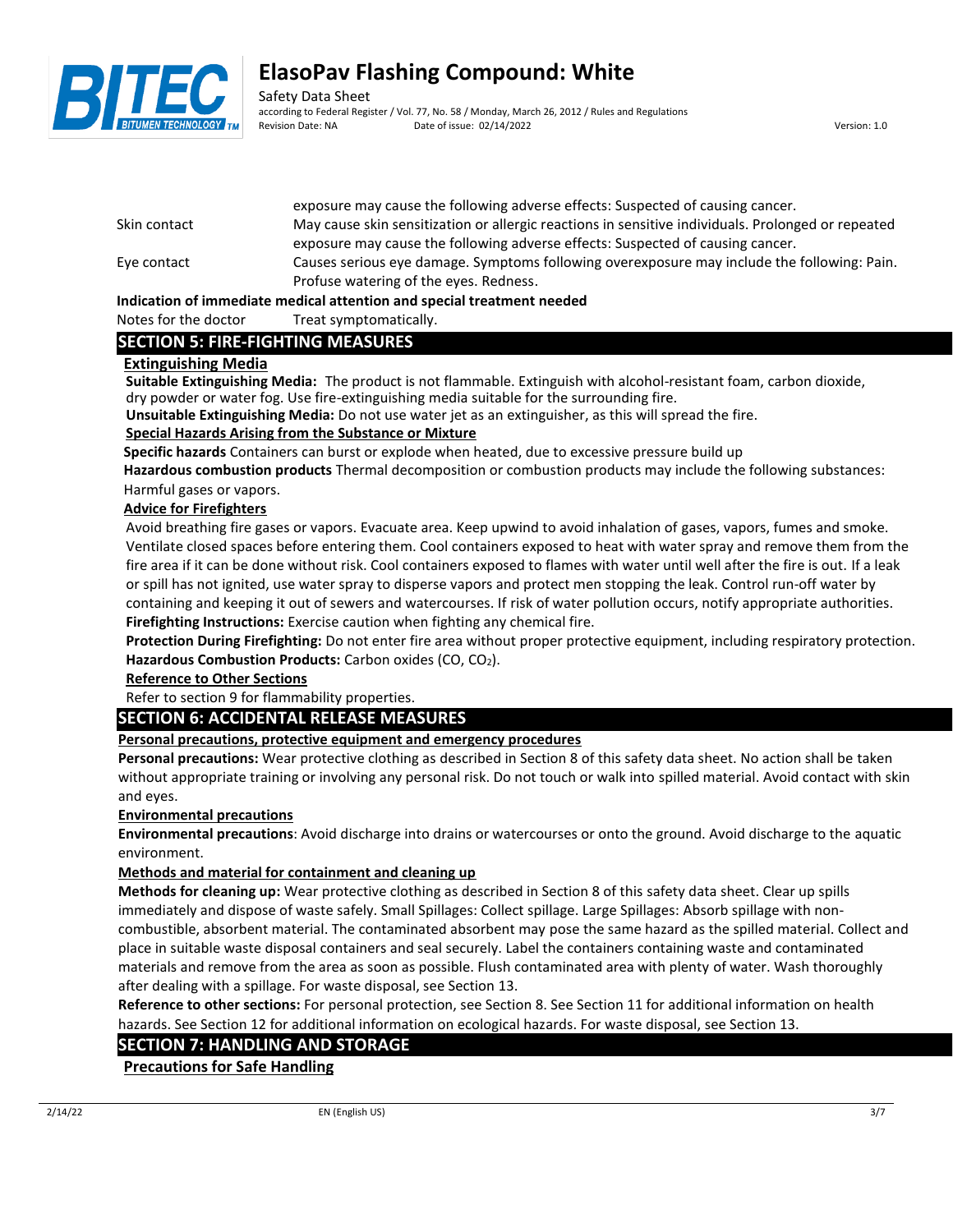

Safety Data Sheet according to Federal Register / Vol. 77, No. 58 / Monday, March 26, 2012 / Rules and Regulations<br>Revision Date: NA Date of issue: 02/14/2022 Date of issue: 02/14/2022 Version: 1.0

| <b>Usage Precautions</b>                                                                                                                                                                                                                                                                                                                                                                                                                                                                                  | spills. Keep container tightly sealed when not in use. Avoid the formation of<br>mists. Suspected of causing cancer. Do not handle until all safety precautions<br>have been read and understood. Do not handle broken packages without<br>protective equipment. Do not reuse empty containers. | Read and follow manufacturer's recommendations. Wear protective clothing as<br>described in Section 8 of this safety data sheet. Keep away from food, drink and<br>animal feeding stuffs. Handle all packages and containers carefully to minimize |  |  |
|-----------------------------------------------------------------------------------------------------------------------------------------------------------------------------------------------------------------------------------------------------------------------------------------------------------------------------------------------------------------------------------------------------------------------------------------------------------------------------------------------------------|-------------------------------------------------------------------------------------------------------------------------------------------------------------------------------------------------------------------------------------------------------------------------------------------------|----------------------------------------------------------------------------------------------------------------------------------------------------------------------------------------------------------------------------------------------------|--|--|
| Advice on general occupational hygiene                                                                                                                                                                                                                                                                                                                                                                                                                                                                    | and wash before reuse. Wash contaminated clothing before reuse                                                                                                                                                                                                                                  | Wash promptly if skin becomes contaminated. Take off contaminated clothing                                                                                                                                                                         |  |  |
| Conditions for safe storage, including any incompatibilities                                                                                                                                                                                                                                                                                                                                                                                                                                              |                                                                                                                                                                                                                                                                                                 |                                                                                                                                                                                                                                                    |  |  |
| <b>Storage precautions</b>                                                                                                                                                                                                                                                                                                                                                                                                                                                                                | only in the original container. Keep container tightly closed, in a cool, well-<br>ventilated place. Keep containers upright. Protect containers from damage.                                                                                                                                   | Store away from incompatible materials (see Section 10). Store locked up. Keep                                                                                                                                                                     |  |  |
| <b>Storage Class</b>                                                                                                                                                                                                                                                                                                                                                                                                                                                                                      | Chemical storage                                                                                                                                                                                                                                                                                |                                                                                                                                                                                                                                                    |  |  |
| Specific end use(s)                                                                                                                                                                                                                                                                                                                                                                                                                                                                                       | The identified uses for this product are detailed in Section 1.                                                                                                                                                                                                                                 |                                                                                                                                                                                                                                                    |  |  |
| <b>Control Parameters</b><br>Use standard protocols for exposure to particulates.<br><b>Occupational exposure limits</b><br><b>Proprietary Polymer</b><br>Long-term exposure limit (8-hour TWA): ACGIH 50 ppm<br>Long-term exposure limit (8-hour TWA): OSHA 500 ppm 1800 mg/m <sup>3</sup><br>Limestone<br>Long-term exposure limit (8-hour TWA): OSHA 5 mg/m <sup>3</sup> respirable fraction<br>Long-term exposure limit (8-hour TWA): OSHA 15 mg/m <sup>3</sup> total dust<br><b>Titanium Dioxide</b> |                                                                                                                                                                                                                                                                                                 |                                                                                                                                                                                                                                                    |  |  |
| Long-term exposure limit (8-hour TWA): ACGIH 10 mg/m <sup>3</sup><br>Not classified as a Human Carcinogen<br>Long-term exposure limit (8-hour TWA): OSHA 15 mg/m <sup>3</sup> total dust                                                                                                                                                                                                                                                                                                                  |                                                                                                                                                                                                                                                                                                 |                                                                                                                                                                                                                                                    |  |  |
| <b>Proprietary Catalyst</b><br>Long-term exposure limit (8-hour TWA): ACGIH 0.1 mg/m <sup>3</sup> inhalable fraction<br>Confirmed Animal Carcinogen with Unknown Relevance to Humans<br>Long-term exposure limit (8-hour TWA): OSHA 0.1mg/m <sup>3</sup><br>Short-term exposure limit (8-hour TWA): OSHA 0.1mg/m <sup>3</sup>                                                                                                                                                                             |                                                                                                                                                                                                                                                                                                 |                                                                                                                                                                                                                                                    |  |  |
| <b>Proprietary Polymer</b>                                                                                                                                                                                                                                                                                                                                                                                                                                                                                | Immediate danger to life and health:                                                                                                                                                                                                                                                            | 1100 ppm                                                                                                                                                                                                                                           |  |  |
| Titanium Dioxide (CAS: 13463-67-7)                                                                                                                                                                                                                                                                                                                                                                                                                                                                        |                                                                                                                                                                                                                                                                                                 |                                                                                                                                                                                                                                                    |  |  |

## **Exposure Controls**

**Appropriate Engineering Controls:** Provide adequate ventilation. Where reasonably practicable this should be achieved by the use of local exhaust ventilation and good general extraction. If these are not sufficient to maintain concentrations of particulates and any vapor below occupational exposure limits suitable respiratory protection must be worn. **Personal Protective Equipment:**

**Immediate danger to life and health:** 5000 mg/m<sup>3</sup>

**Hand Protection:** It is recommended that chemical-resistant, impervious gloves are worn. The most suitable glove should be chosen in consultation with the glove supplier/manufacturer, who can provide information about the breakthrough time of the glove material. To protect hands from chemicals, gloves should comply with OSHA 1910.138 and be demonstrated to be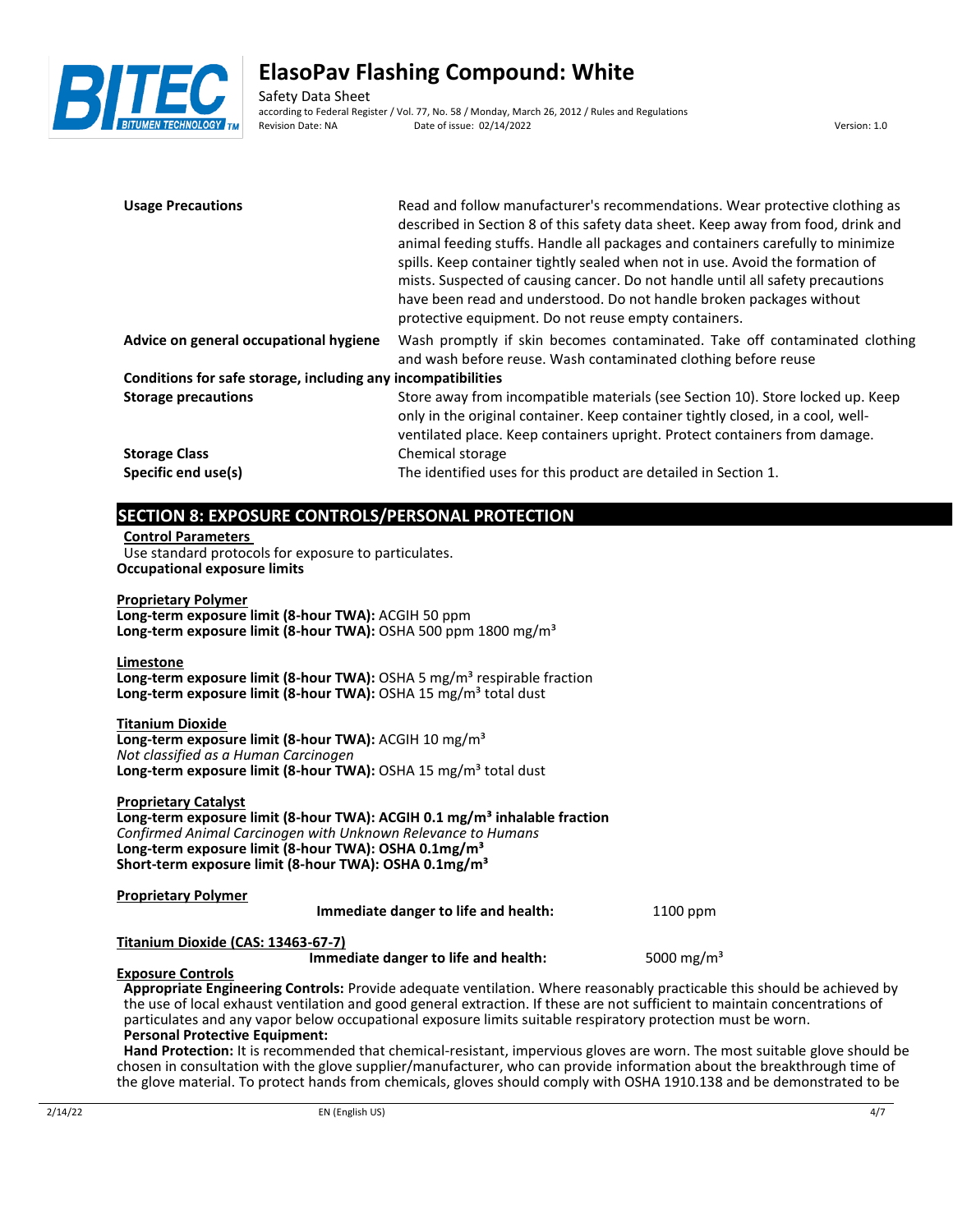

Safety Data Sheet according to Federal Register / Vol. 77, No. 58 / Monday, March 26, 2012 / Rules and Regulations Revision Date: NA Date of issue: 02/14/2022 Version: 1.0

impervious to the chemical and resist degradation. Considering the data specified by the glove manufacturer, check during use that the gloves are retaining their protective properties and change them as soon as any deterioration is detected. Frequent changes are recommended.

**Eye/Face Protection:** Wear tight-fitting, chemical splash goggles or face shield. If inhalation hazards exist, a full-face respirator may be required instead.

**Skin and Body Protection:** May cause skin sensitization or allergic reactions in sensitive individuals. Wear appropriate clothing to prevent repeated or prolonged skin contact.

**Respiratory Protection:** Ensure all respiratory protective equipment is suitable for its intended use and is NIOSH approved. Check that the respirator fits tightly and the filter is changed regularly. Gas and combination filter cartridges should comply with OSHA 1910.134. Full face mask respirators with replaceable filter cartridges should comply with OSHA 1910.134. Half mask and quarter mask respirators with replaceable filter cartridges should comply with OSHA 1910.134. **Hygiene measures** Wash after use and before eating, smoking and using the toilet. Do not eat, drink or smoke when using this product.

**Environmental exposure controls:** Keep container tightly sealed when not in use. Emissions from ventilation or work process equipment should be checked to ensure they comply with the requirements of environmental protection legislation. In some cases, fume scrubbers, filters or engineering modifications to the process equipment will be necessary to reduce emissions to acceptable levels.

## **SECTION 9: PHYSICAL AND CHEMICAL PROPERTIES**

**Information on Basic Physical and Chemical Properties** 

| Appearance                     | Paste             |
|--------------------------------|-------------------|
| Odor                           | : Characteristic  |
| Melting point / freezing point | : Not established |
| Vapor density                  | : >1              |
|                                |                   |
| VOC's                          | $<$ 25 g/L        |

## **SECTION 10: STABILITY AND REACTIVITY**

**Reactivity:** Hazardous Polymerization will not occur.

**Chemical Stability:** Stable at normal ambient temperatures and when used as recommended. Stable under the prescribed storage conditions.

**Possibility of Hazardous Reactions:** No data available**.**

**Conditions to Avoid:** There are no known conditions that are likely to result in a hazardous situation.

**Incompatible Materials:** No specific material or group of materials is likely to react with the product to produce a hazardous situation.

**Hazardous Decomposition Products:** Does not decompose when used and stored as recommended. Thermal decomposition or combustion products may include the following substances: Harmful gases or vapors.

## **SECTION 11: TOXICOLOGICAL INFORMATION**

### **Acute Toxicity**

**Serious eye damage/irritation** - Causes serious eye irritation

**Carcinogenicity** Contains a substance which may cause cancer by inhalation.

**IARC carcinogenicity** Contains a substance which may be potentially carcinogenic. IARC Group 2B Possibly carcinogenic to humans.

**General information** May cause cancer after repeated exposure. Risk of cancer depends on duration and level of exposure. The severity of the symptoms described will vary dependent on the concentration and the length of exposure. **Reproductive toxicity fertility -** May damage fertility.

**Reproductive toxicity development -** May damage the unborn child.

**Inhalation** No specific symptoms known.

**Ingestion** May cause sensitization or allergic reactions in sensitive individuals.

**Skin Contact** May cause skin sensitization or allergic reactions in sensitive individuals.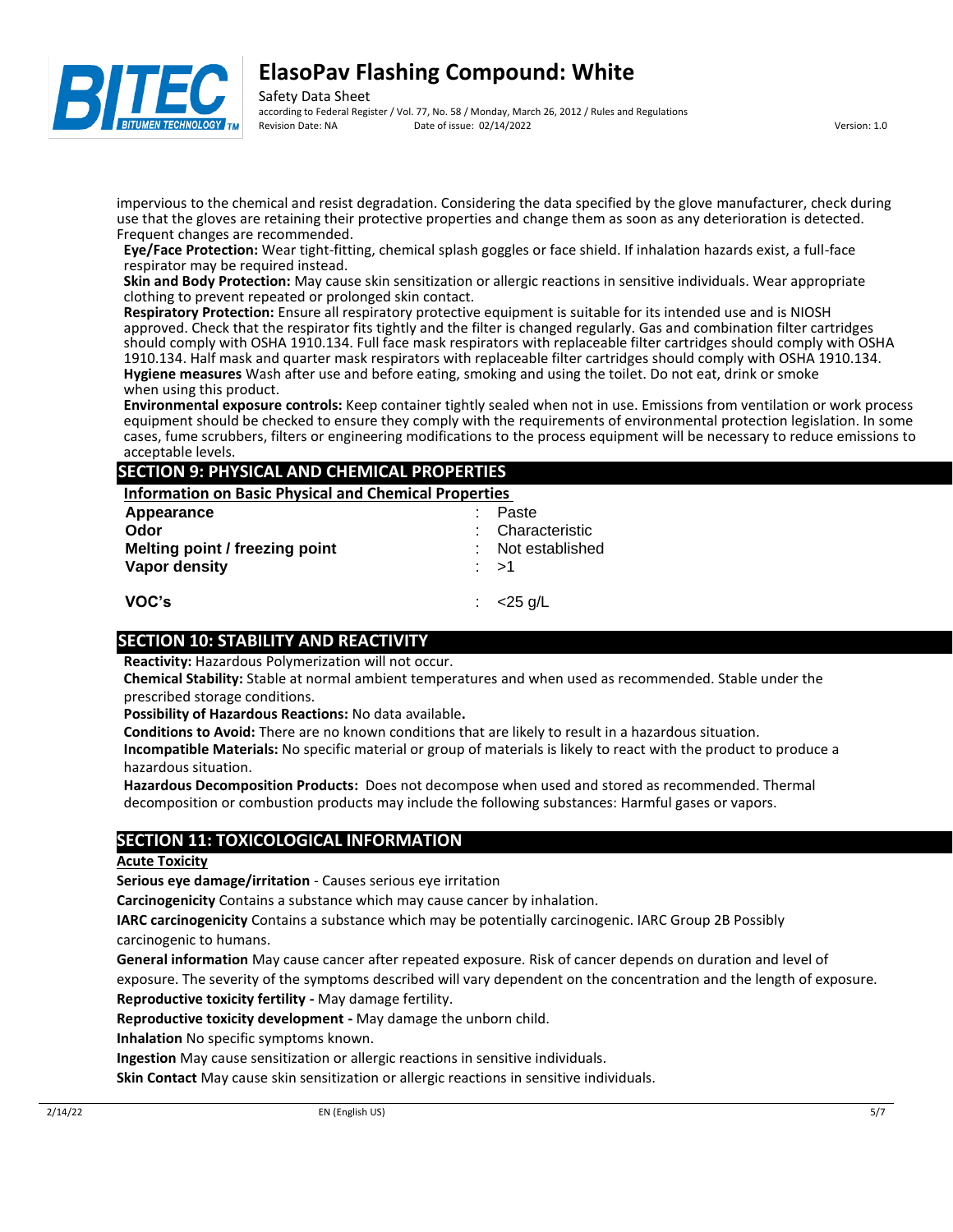

Safety Data Sheet according to Federal Register / Vol. 77, No. 58 / Monday, March 26, 2012 / Rules and Regulations Revision Date: NA Date of issue: 02/14/2022 Version: 1.0

**Eye contact** Irritating to eyes

**Route of exposure** Ingestion Inhalation Skin and/or eye contact

**Target Organs** No specific target organs known.

## **SECTION 12: ECOLOGICAL INFORMATION**

**12.1. Toxicity**

Aquatic Chronic 3 – H412 Harmful to aquatic life with long lasting effects

### **12.2. Persistence and degradability**

There is no data available on the preparation itself.

### **12.3. Bioaccumulative potential**

Not Measured

### **12.4. Mobility in soil**

No data available.

### **12.5. Other adverse effects**

An environmental hazard cannot be excluded in the event of unprofessional handling or disposal.

Potentially toxic to aquatic life.

## **SECTION 13: DISPOSAL CONSIDERATIONS**

**Waste Disposal Recommendations:** Dispose of waste material in accordance with all local, regional, national, and international regulations.

## **SECTION 14: TRANSPORT INFORMATION**

**In Accordance with DOT** – Not Regulated

**In Accordance with IMDG** – Not Regulated

**In Accordance with IATA** – Not Regulated

**In Accordance with TDG** – Not Regulated

## **SECTION 15: REGULATORY INFORMATION**